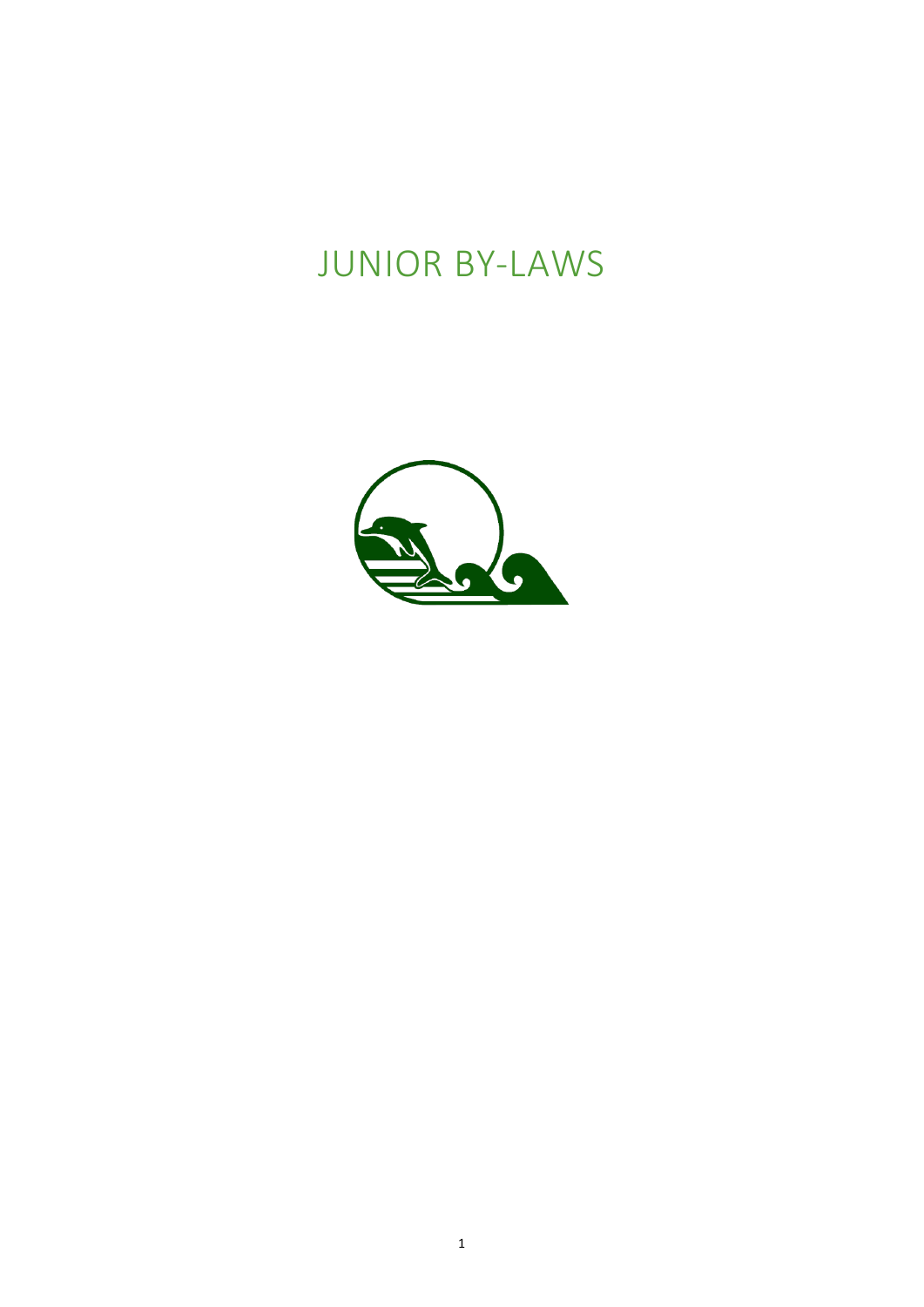# **CONTENTS**

| 1.0 |       |  |  |  |  |  |
|-----|-------|--|--|--|--|--|
| 2.0 |       |  |  |  |  |  |
| 2.1 |       |  |  |  |  |  |
| 2.2 |       |  |  |  |  |  |
| 2.3 |       |  |  |  |  |  |
| 3.0 |       |  |  |  |  |  |
| 3.1 |       |  |  |  |  |  |
|     | 3.1.1 |  |  |  |  |  |
|     | 3.1.2 |  |  |  |  |  |
| 3.2 |       |  |  |  |  |  |
| 4.0 |       |  |  |  |  |  |
| 4.1 |       |  |  |  |  |  |
| 4.2 |       |  |  |  |  |  |
| 5.0 |       |  |  |  |  |  |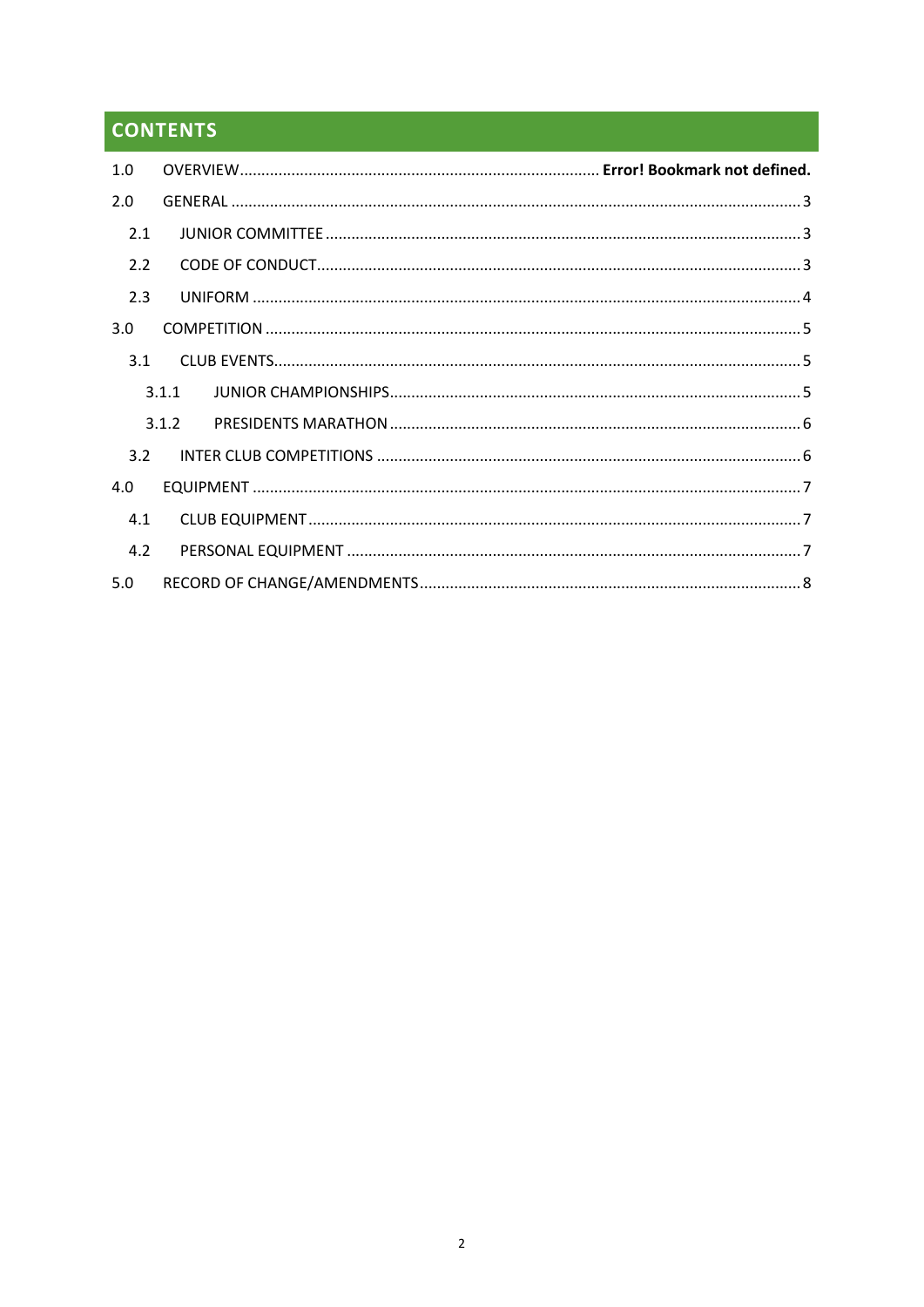## <span id="page-2-0"></span>**1.0 GENERAL**

#### <span id="page-2-1"></span>**1.1 JUNIOR COMMITTEE**

- 1.1. (a) The Junior Committee consists of the:
	- Junior Director (Chairperson)
	- **Assistant Junior Activities Officer and**
	- **ID** One representative from each age group.
	- **The Junior Committee may from time to time as the need arises nominate others to the** committee.
- 1.1. (b) The Junior Committee is responsible for the following:
	- **Competitors/parents and assistant age managers conduct,**
	- **(I)** Coaching and training,
	- **ID** Water safety and
	- **ID** Competition equipment.
	- Issue club equipment for competition to athletes.
	- $\blacksquare$ Allocate Club Competition equipment to an athlete on request in writing from that athlete.
	- **Decide on a subsidy towards the purchase of personal competition equipment for an** athlete once a request has been submitted in writing.
	- Oversee inter club team selection.
	- **ID** Set Presidents Marathon course.
- <span id="page-2-3"></span>1.1. (c) The Junior Committee must ensure competition is conducted fairly and in the best interests of the club, and from time to time, may make rulings to this effect. Such rulings will be discussed at the next Junior Committee meeting, where it will put in to the by-laws or overturned. Such rulings may include but are not limited to:
	- On the suitability of club and personal equipment to meet Surf Life Saving Australia criteria.
	- **ID** On an exemption of [1.1. \(c\)](#page-2-3)
	- On application review the selection of inter club selections either individual or in a team.

#### <span id="page-2-2"></span>**1.2 CODE OF CONDUCT**

- 1.2. (a) The following code of conduct applies to all members, parents, juniors and spectators
	- $\blacksquare$  Treat each other with respect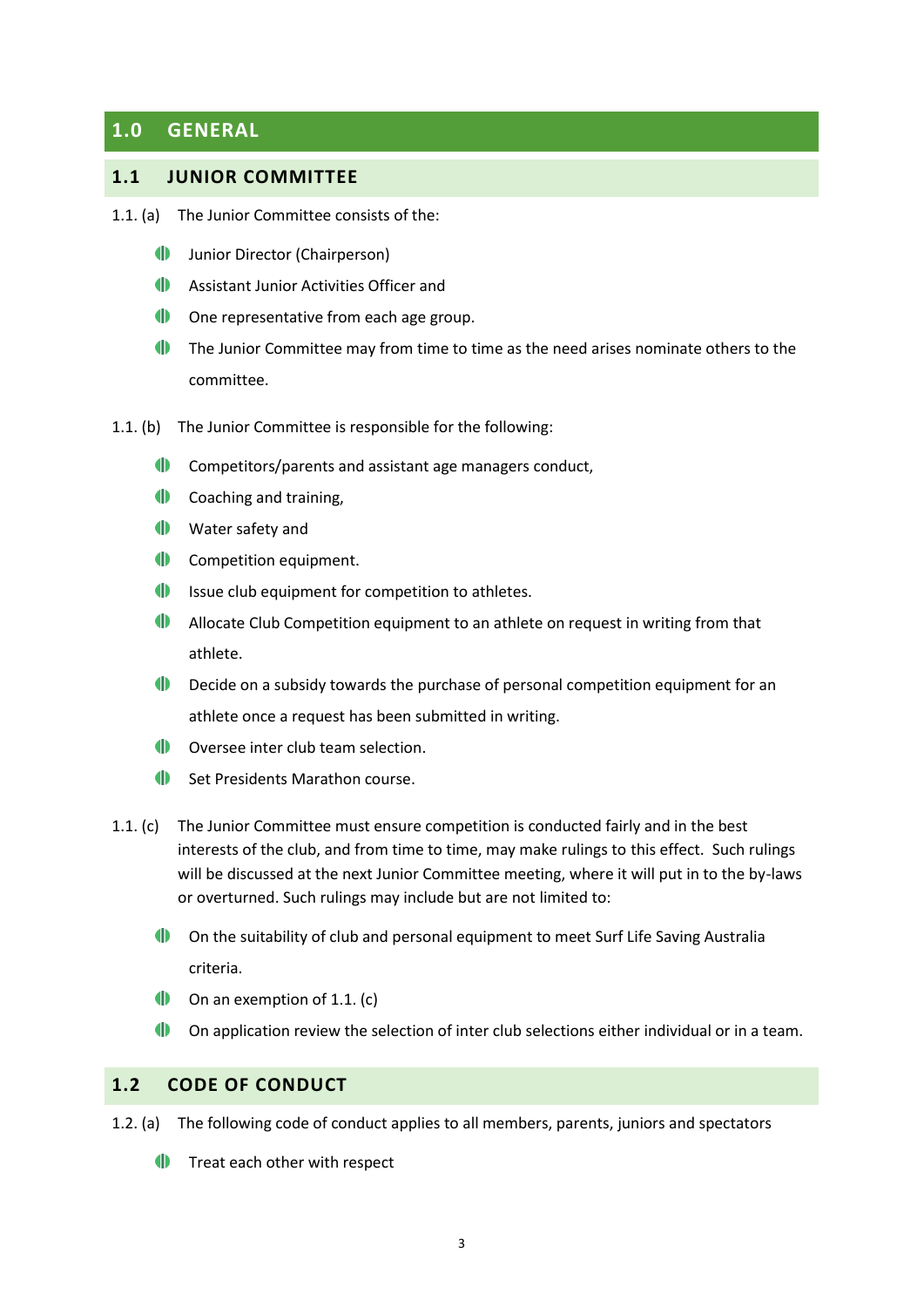- **Be courteous to each other**
- Every nipper must compete fairly and in the spirit of the event.
- All Club equipment shall be used in the correct manner.
- **Act in a manner acceptable to the Club and within the rules of that event.**

## <span id="page-3-0"></span>**1.3 UNIFORM**

1.3. (a) The following table highlights the required uniform

| <b>Uniform</b>             | <b>Inter Club</b>              | <b>Intra Club</b>            |
|----------------------------|--------------------------------|------------------------------|
| Sun safe hat/peaked cap    | Sorrento Cap                   |                              |
| Sun safe long sleeve shirt |                                |                              |
| Hi Vis Vest                | <b>Pink Vest</b>               | Lime Green Vest              |
| <b>Bathers</b>             | Sorrento Club or black bathers |                              |
| Cap                        | Sorrento Competition Cap       | Age Group Appropriate Colour |

1.3. (b) String bikinis are **not** to be worn at any time.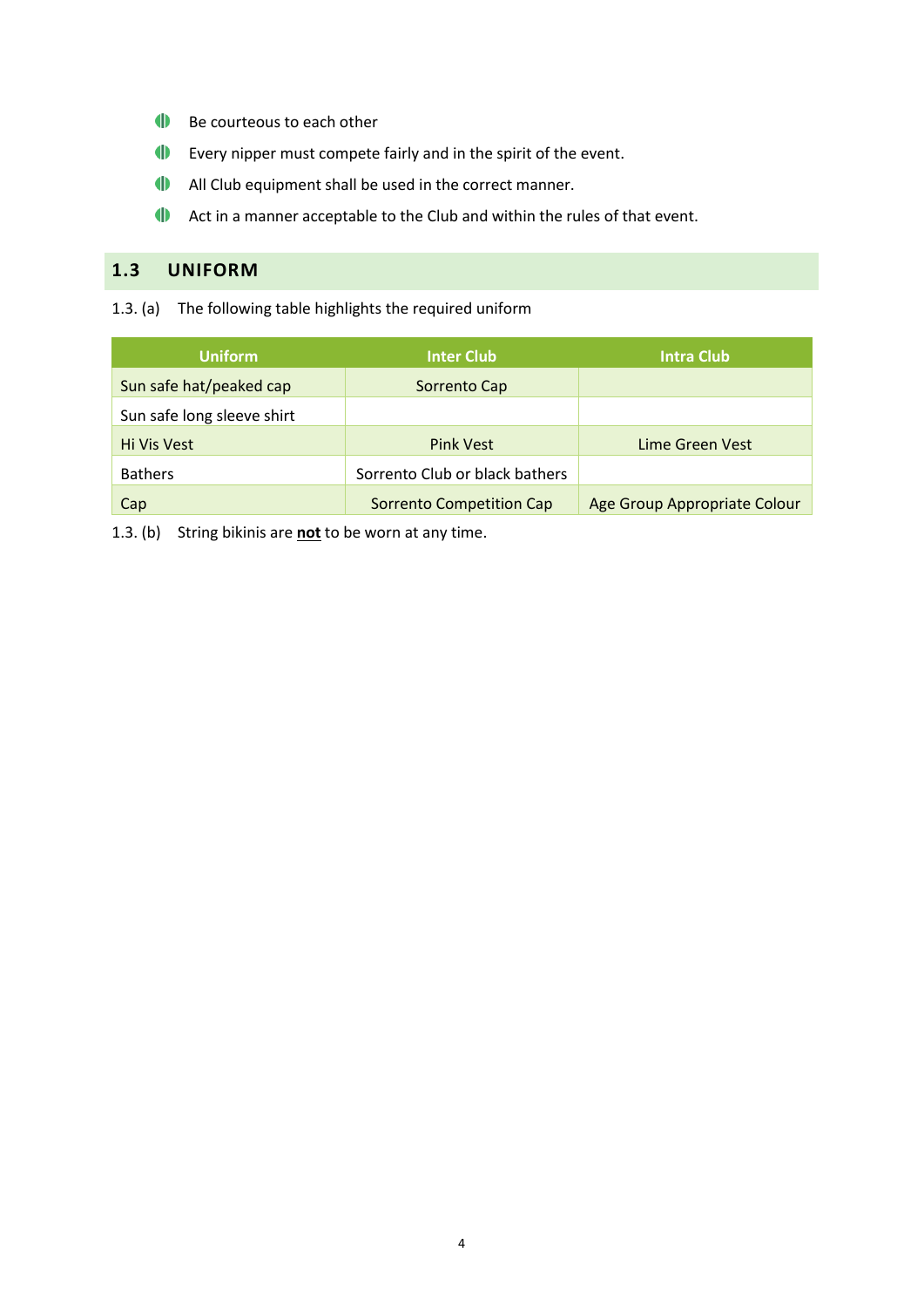## <span id="page-4-0"></span>**2.0 COMPETITION**

Only financial members who have fulfilled their age group proficiency obligations as set down by Surf Life Saving Australia shall be eligible to compete in any Intra or Inter Club Competitions, gain any points towards any competition, or be selected to represent the Club or receive any trophy.

#### <span id="page-4-1"></span>**2.1 CLUB EVENTS**

2.1. (a) Before the start of the season the Junior Committee shall nominate the type of and when Intra Club Competition Events will be conducted. At the start of the season the times and dates of Intra Club Competition Events shall be displayed on the Club web site and notice board.

#### <span id="page-4-2"></span>2.1.1 JUNIOR CHAMPIONSHIPS

- 2.1.1. (a) Each age group shall have a recorder who will record the nippers placing. First place to tenth place. (1-10)
- 2.1.1. (b) To be eligible to qualify for trophies and medals, juniors:
	- **We Must be financial,**
	- **ID** Have attended at least 70% of Sunday nippers.
	- **Must compete in their own age category as set out by SLSA and**
	- Must have completed their relevant level of qualification for that year.
- 2.1.1. (c) Members may make application, via their Age Manager, to the Junior Committee for an exemption from 2(c).
- 2.1.1. (d) Club Championships will be conducted over three rounds. Consisting of the following disciplines:
	- Surf Race,
	- **ID** Board Race,
	- **ID** Beach Sprint,
	- **ID** Beach Flags
	- **IFOUR PERSON (U/10's U/13's inclusive.)**
- 2.1.1. (e) All equipment used in conjunction with Club Championships and or Competition must be compliant with Surf Life Saving Australia guidelines. Personal equipment must be the same as or similar to equipment supplied by Sorrento Surf Life Saving Club. For each individual age group.
- 2.1.1. (f) Points shall be allocated on the following basis:
	- O 1st 10 points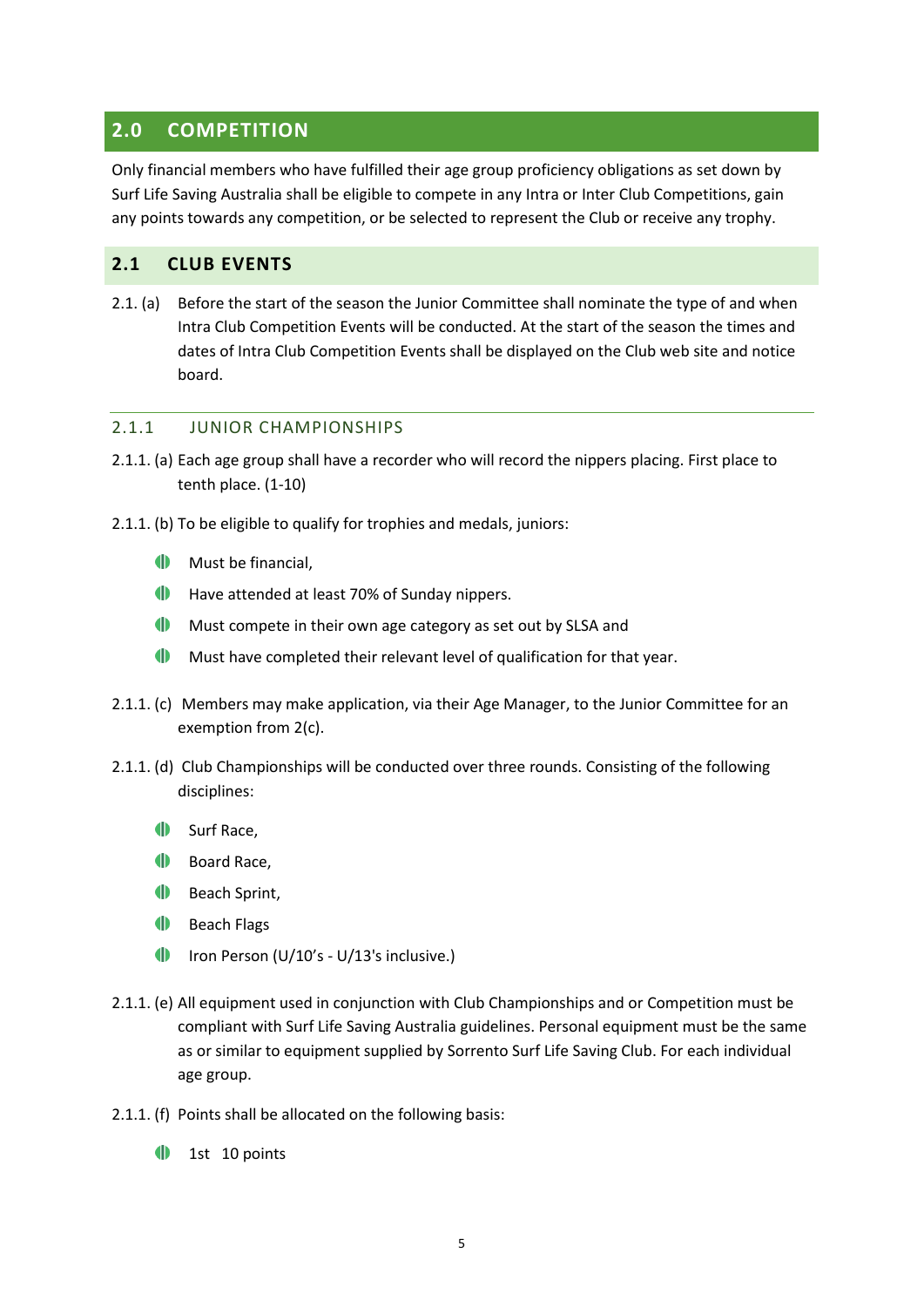- <sup>1</sup>2nd 7 points
- <sup>1</sup> 3rd 5 points
- <sup>1</sup>/<sub>4th</sub> 3 points
- **1** 5th Onwards: 1 point for completing the course.
- 2.1.1. (g) The overall champion male and female will be the nipper who has accumulated the most points over two rounds, in the four disciplines, sprints, flags, board's, swim. For U10 - U13 a fifth event Iron Person is included.
- 2.1.1. (h) The highest aggregate of points in each event over the best 2 rounds wins that event. The third round points will be used only as a means of count back if 2 or more competitors are equal on points.
- 2.1.1. (i) Medals shall be awarded for the highest accumulated points in each event.
- 2.1.1. (j) Medals shall be awarded in every age group, male and female, except the Double/Greens (6-7) who will be awarded for participation.

#### <span id="page-5-0"></span>2.1.2 PRESIDENTS MARATHON

- 2.1.2. (a) The Junior President's Marathon is a non-handicapped event. The course will be set by the Junior Committee including
	- **ID** Minimum two swimming legs
	- **ID** Minimum two running legs.
	- **Total course length to be between 1.5km and 3km.**

#### <span id="page-5-1"></span>**2.2 INTER CLUB COMPETITIONS**

- 2.2. (a) Age Managers shall select individual competitors and teams, based on results of events held throughout the season.
- 2.2. (b) In the event of a dispute the Junior Committee shall review the selections in dispute and may make changes to selected individuals and or teams, as deemed necessary.
- 2.2. (c) To be eligible to compete in inter club competitions, nippers must be financial and must have passed their proficiencies specific to the age group they are competing in.
- 2.2. (d) Where a competitor is required to pay the nominated fee, it must be paid to the Club before their name can be added to the entry form.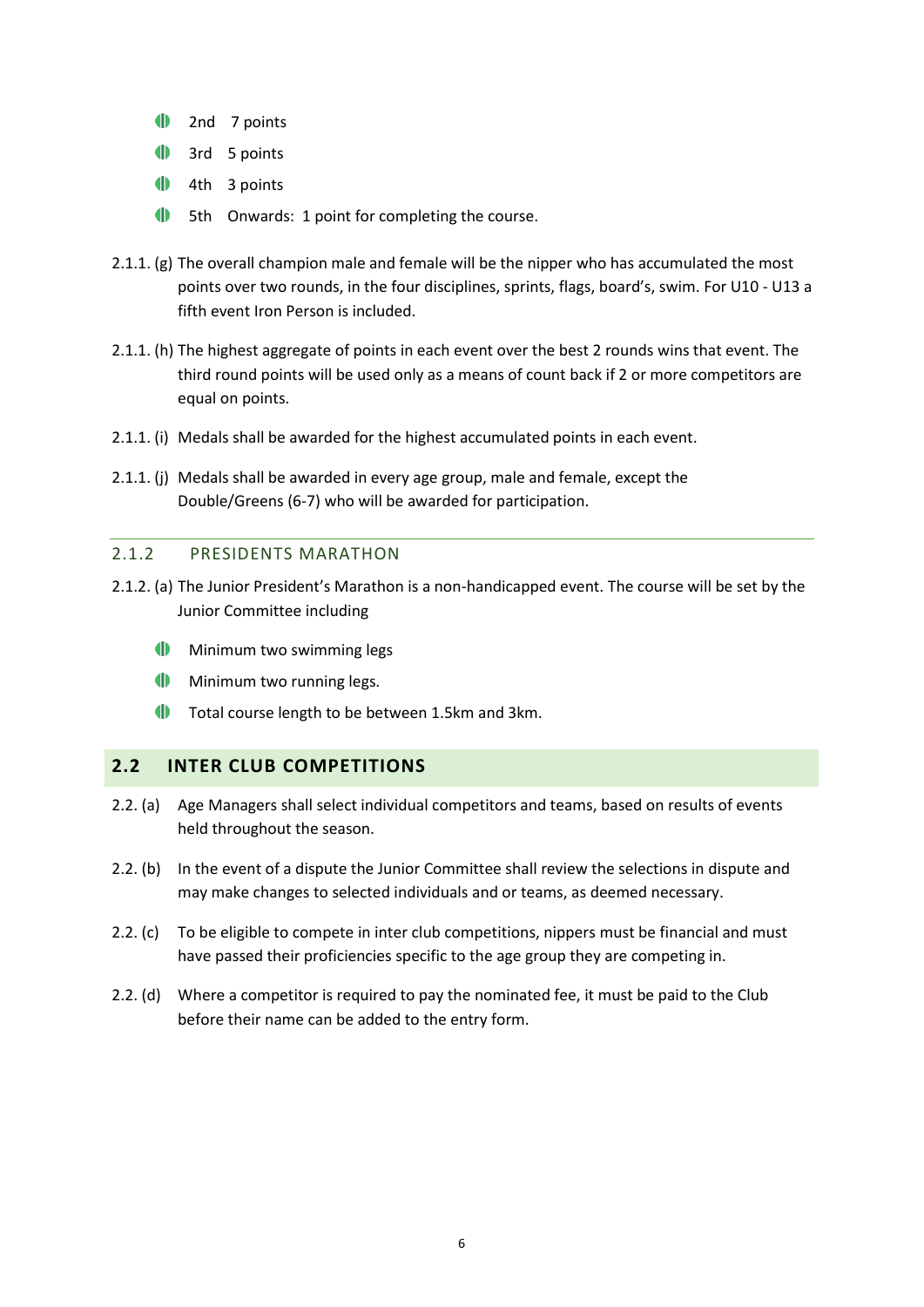# <span id="page-6-0"></span>**3.0 EQUIPMENT**

#### <span id="page-6-1"></span>**3.1 CLUB EQUIPMENT**

- 3.1. (a) Each Age Manager shall have overall responsibility for the equipment under their control in their Age group arena.
- 3.1. (b) Allocated equipment can only be used by the member or members allocated that equipment.
- 3.1. (c) Members wishing to use equipment not allocated must first gain the approval of the Gear Steward or Junior Committee.
- 3.1. (d) All equipment shall be washed down and stored correctly after use.
- 3.1. (e) Any member damaging or losing club equipment must immediately report it to the appropriate:
	- **ID** Age Manager,
	- **ID** Gear Steward,
	- Coach or
	- $\blacksquare$ Junior Director.

Damaged equipment shall be tagged out and not used until repaired.

- 3.1. (f) It is each member's responsibility to ensure equipment necessary for them to compete with is available at each competition and is returned to the club as soon as possible after the event.
- 3.1. (g) All junior glass boards must travel in a cover.

#### <span id="page-6-2"></span>**3.2 PERSONAL EQUIPMENT**

- 3.2. (a) No Nipper personal equipment can be stored at Sorrento Surf Life Saving Club.
- 3.2. (b) Any personal Nipper equipment left at Sorrento Surf Life Saving Club is the responsibility of the owner with no recourse for loss or damage.